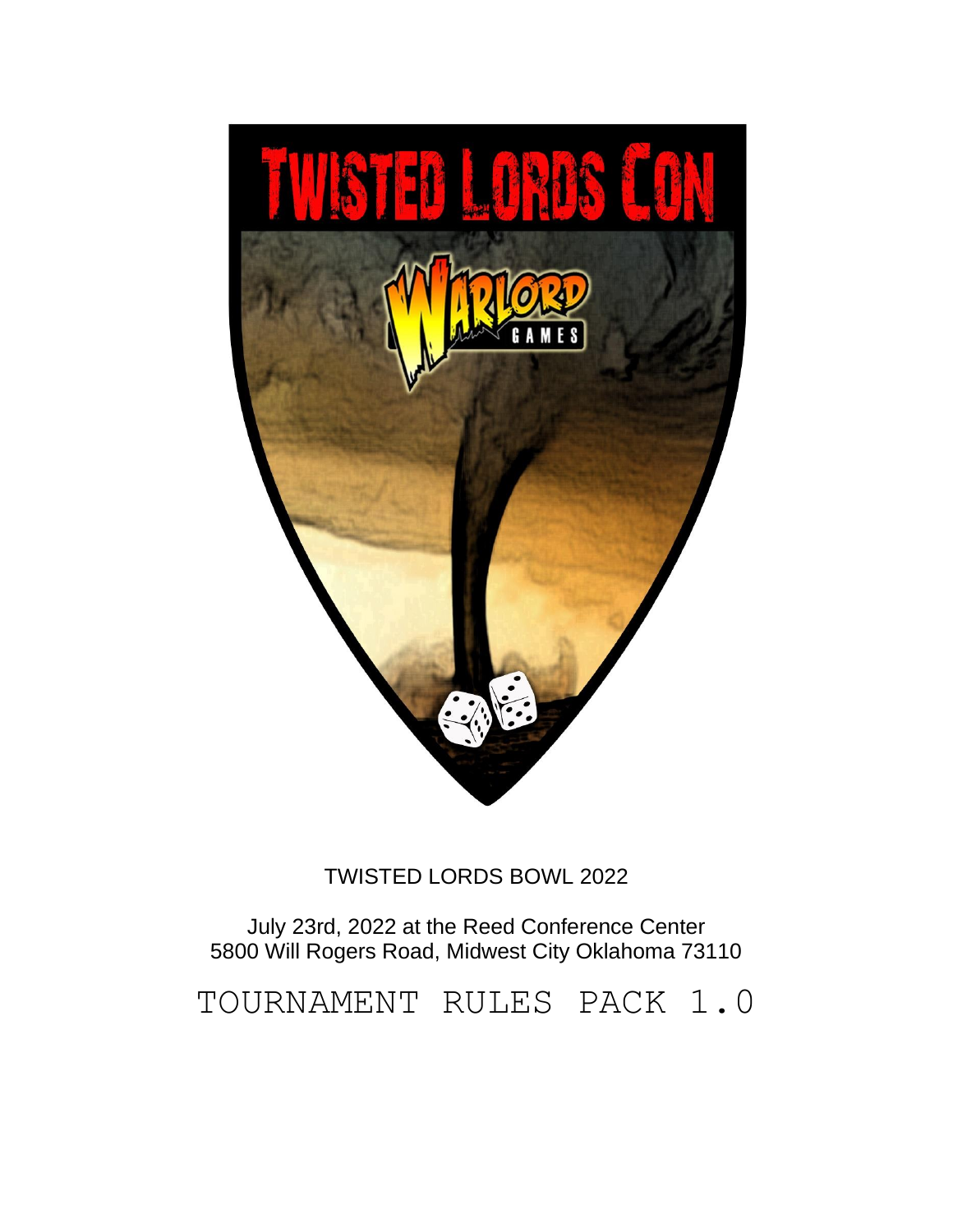## **Cost**

Participants in the tournament must have either a Weekend Pass or a Saturday Pass for Twisted Lords Con 2022 and must purchase one of the 30 limited spots for the tournament. The costs for convention passes are as follows:

## *PRE-REGISTRATION*

| $\bullet$                             | Weekend Pass $(22 – 24$ July 2022) Pre-register by Jul 15, 2022:<br>Saturday Only Pass (23 July 2022) Pre-register by Jul 15, 2022: | \$42<br>\$32 |
|---------------------------------------|-------------------------------------------------------------------------------------------------------------------------------------|--------------|
| AT THE DOOR<br>$\bullet$<br>$\bullet$ | Weekend Pass (22-24 Jul 2022):<br>Saturday Only Pass (23 Jul 2022):                                                                 | \$50<br>\$35 |

*Participation in the Tournament:* \$10 (the participation price does not change regardless of purchase online or at door)

**Pre-registration can be accomplished and paid for at [tabletop.events/conventions/twisted-lords-con-](https://tabletop.events/conventions/twisted-lords-con-2022/badgetypes)[2022/badgetypes](https://tabletop.events/conventions/twisted-lords-con-2022/badgetypes)** 

#### **For those who wish to register and pay at the door and are wanting a reserved spot they must email [Dar\\_of\\_Kiban@yahoo.com](mailto:Dar_of_Kiban@yahoo.com) by July 15, 2022.**

## **Rosters**

All coaches that pre-register for Twisted Lords Cup 2022 are required to send in their Roster by July 18, 2022. Players can email their Roster to Dar of Kiban@yahoo.com

## **Tournament Schedule**

- 8:15 Registration Starts
- 8:45 Registration Ends
- 9:15 Round 1 (Random)
- 11:15 Lunch (Painting Contest Judging takes place at this time so please leave teams on display)
- 12:30 Round 2 (Swiss)
- 2:30 Break
- 3:00 Round 3 (Swiss)
- 5:00 Break
- 5:30 Results/Awards

## **What you should bring**

- Your Painted Blood Bowl Team
- Four Copies of your Team Roster (one for each round) and one for you
- Blood Bowl Field/Dugouts/Templates
- GW or NAF Block Dice & D8

#### **Things we will provide**

- Pen
- Nametag
- **Match Sheet**
- Awards

## **Rules**

[NAF Rules for Tournaments](http://www.thenaf.net/tournaments/nafdocs/) [NAF 2021 Download](http://www.thenaf.net/wp-content/uploads/2020/12/NAF-Rules-for-Tournaments-2021.pdf) [Grandma Wendy's FAQ](http://www.warhammer-community.com/2020/12/08/discover-the-latest-rules-in-blood-bowls-new-faq/)

- Blood Bowl Second Season (2020) Rule Set
- All Races in the Rulebook, Teams of Legend Document, & Slann
- Special Play Cards will not be used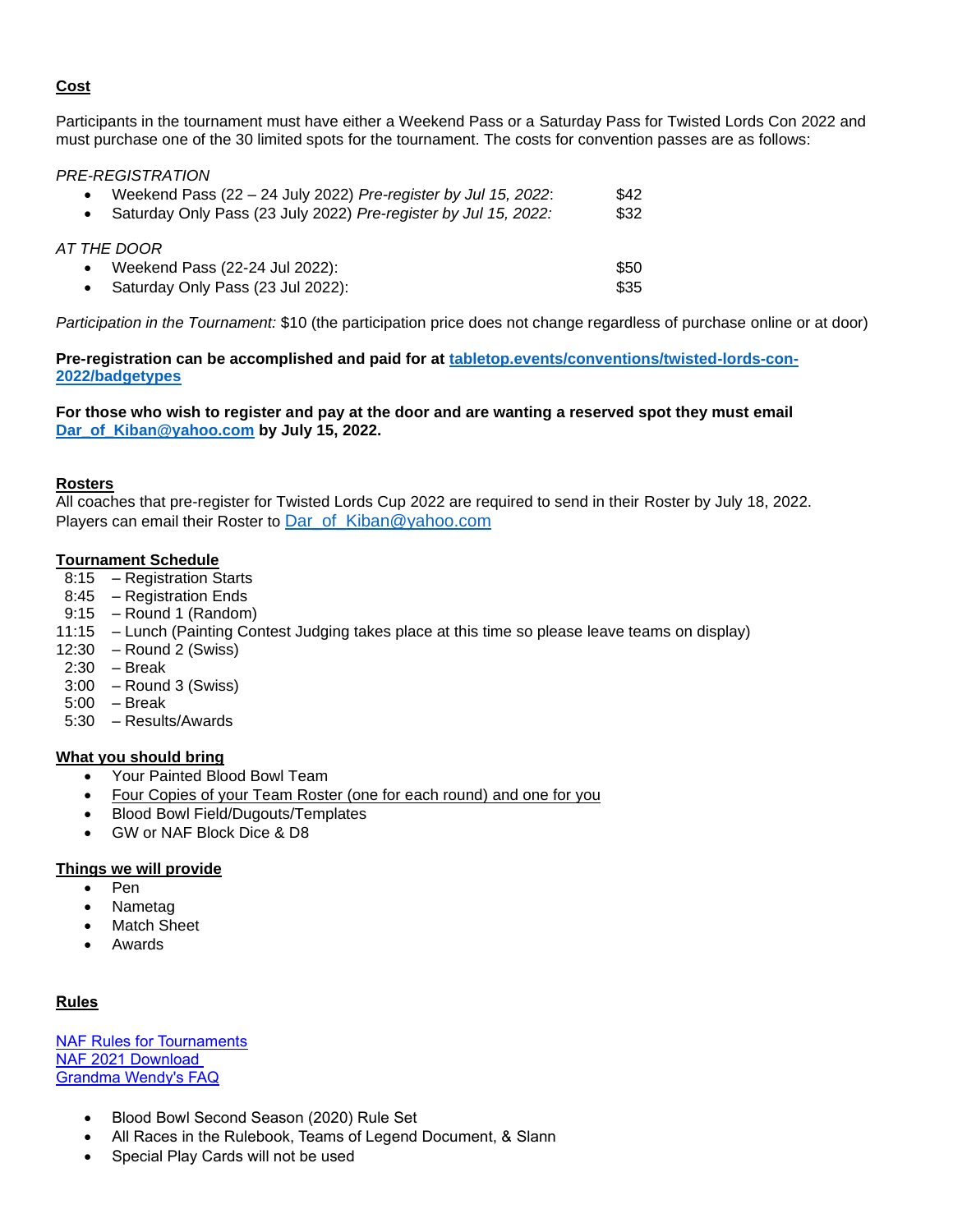- All injuries reset after each game
- Apothecaries work as described in the Rulebook
- Illegal Procedure can be shouted but will not be penalized

## *Team Building Rules*

## **You are given 1,140,000 gold pieces to build your team.**

- You may purchase players, rerolls, dedicated fans, coaches, and cheerleaders as normal with this money.
- Wizards, Journeymen, Special Play cards, and Mercenaries are NOT ALLOWED
- You may purchase any other inducements for your team, including Star Players
- **Note:** If you are including a Star Player, you must have 11 players on your team BEFORE hiring him. Having 10 players plus a Star is not allowed.
- **Remember:** You *cannot have the same Star Player as your opponent.* If both of you attempt to field the same player, then that star player has swindled you both!! Neither of you can field them. Also, you cannot use Igors or Apothecaries on Star Players.
- **Argue The Call:** For this to be allowed, you MUST have a coach model that is thematically accurate for your team. No regular players or oddball figures. Final discretion is given to the organizer as to what qualifies.
- All teams will get 1 Dedicated Fan for FREE

\*\*All new star players from the Second Season Edition and subsequent Spike Journals will be allowed. Second Season Edition has given Star Players each their own **"Special Rule"**. If you have a Star Player on your roster, you are expected to explain the **"Special Rule"** to your opponent. Please use the something (coin, miniature, etc.) to represent when the Star Player has spent his special, once per game rule.\*\*

## **After team is built, you are given +160,000 gold pieces to buy Normal and/or Doubles skills**

- Primary Skills cost 20,000 each
- Secondary Skills cost 40,000 each
- You may not purchase any stat upgrades
- You may give each player up to two additional skills
- Your team may only take up to four of each skill total

For instance, a Human Blitzer may be given Mighty Blow & Dodge in addition to already having Block. Also, four Dwarf Blockers may be given Guard, but you cannot give Guard to anyone else.

#### **NAF Tournament Info**

This is a NAF approved tournament. You may register at the NAF website for \$10 via PayPal. More information can be found at [TheNAF.net](http://www.thenaf.net/)

#### **Illegal Procedure**

In the spirit of good sportsmanship, Illegal Procedures will not be called

#### **Timing**

The game round time limit WILL be strictly enforced. You will receive 'Time Remaining' updates from the Tournament Organizer to help you stay on pace.

The 4-Minute turn rule will not be used unless the Tournament organizer feels your game is in danger of not completing in the two-hour time limit. He may insist on a timer being used and enforcing the 4-minute turn rule. When time is called, you will play until each coach has had equal number of turns.

#### **Dice**

Please bring your own GW or NAF Block Dice & D8. Sharing dice is not required for this event.

## **Scoring**

After each round you will fill out the game sheet based on the game just completed.

- A WIN is worth 30pts
- A DRAW is worth 15pts
- ALL KNOCK OUTS from Blocking, Fouling, Crowd Surfing, Weapons etc will provide **2pts (**Not for failing GFI or Dodges)